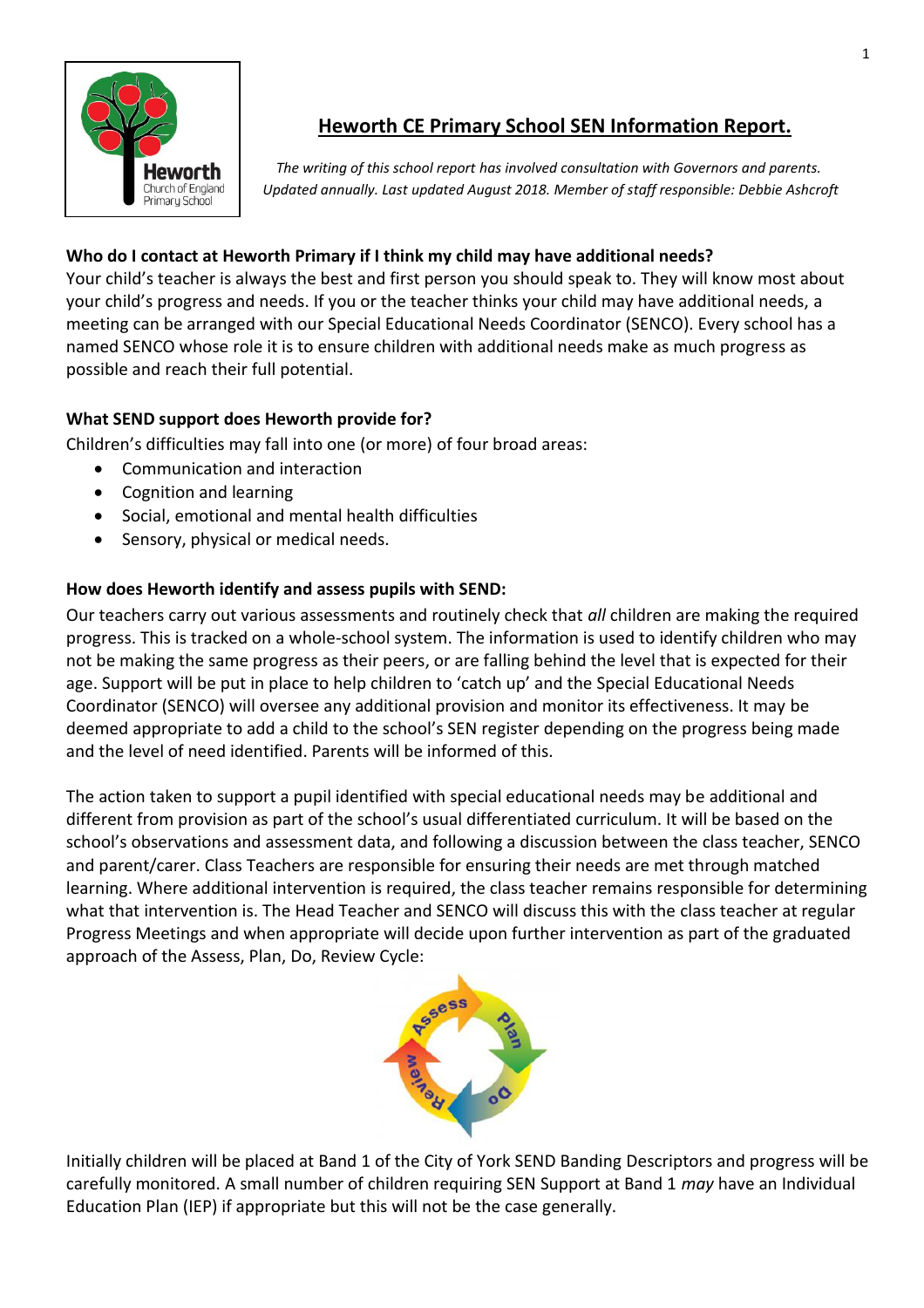Through the Assess, Plan, Do, Review Cycle it may be necessary because of the behaviours or level of difficulties exhibited for the child, to be supported at Band 2 of the City of York SEND Banding Descriptors. The SENCO will consider putting a My Support Plan (MSP) in place, outlining specifically and in detail, the areas of difficulties and stipulating the resources in place to support the child. Parental permission will be obtained before proceeding with the document. Parents will contribute to the MSP as will other agencies (if relevant) and it will be reviewed regularly.

If a pupil's difficulties meet the Local Authority (LA) criteria for Statutory Assessment, the SENCO will make a request to the Authority for statutory assessment to take place with the full support of outside agencies and the parents. If the LA agrees with the schools request then the MSP will be amended and converted to an Education, Health and Care Plan (EHCP). All pupils with an EHCP will have short term targets set .These targets will be reviewed termly in consultation with parents. Additional teaching and resources may be allocated. An Annual Review will take place to evaluate provision and targets set.

If a child has SEND before they start at Heworth, we work with the people who already know about them and use the information already available to identify how we can meet their needs; as well as plan an effective transition into school.

## **What is the approach to teaching pupils with SEND?**

We believe wholeheartedly in inclusion, using flexible and adaptable teaching which responds to children's learning and meets children's needs throughout their lessons. We believe in teaching in many different ways to suit different children's learning styles. Some children may need additional support in their lessons and this is provided by the class teacher and classroom assistants. In some instances, children with SEND may need a higher level of support and may need small group or individual level support. This is tailored to their need but we ultimately aim for children to be as independent as possible in their learning; and use any support to develop these skills.

### **How does Heworth adapt the curriculum for pupils with SEND?**

Both the way the day is structured and how individual lessons are structured, are adapted to meet individual's needs. All staff are trained in a variety of approaches to teaching and learning, which means we are able to adapt to a range of SEND. This may involve:

- The type and length of instructions we give
- Small group or individual support out of class (intervention)
- Alternative resources such as ICT support programmes, practical equipment to support learning for maths and literacy, sensory tools, workstations, visual prompts
- Support to manage own behaviour
- Targets specifically for each child

## **What does Heworth do to enable pupils with SEND to engage in the activities of the school, together with children who do not have SEND?**

We ensure that children with SEND have as equal access to opportunities and activities in school as those without. We make this possible through the use of:

- Extra playtimes
- Mid-day support assistants and tailored activities at lunchtimes
- Interventions
- Buddy system in class or peer support
- Personalised timetables
- Extra-curricular clubs are available and we try to ensure all children have access to them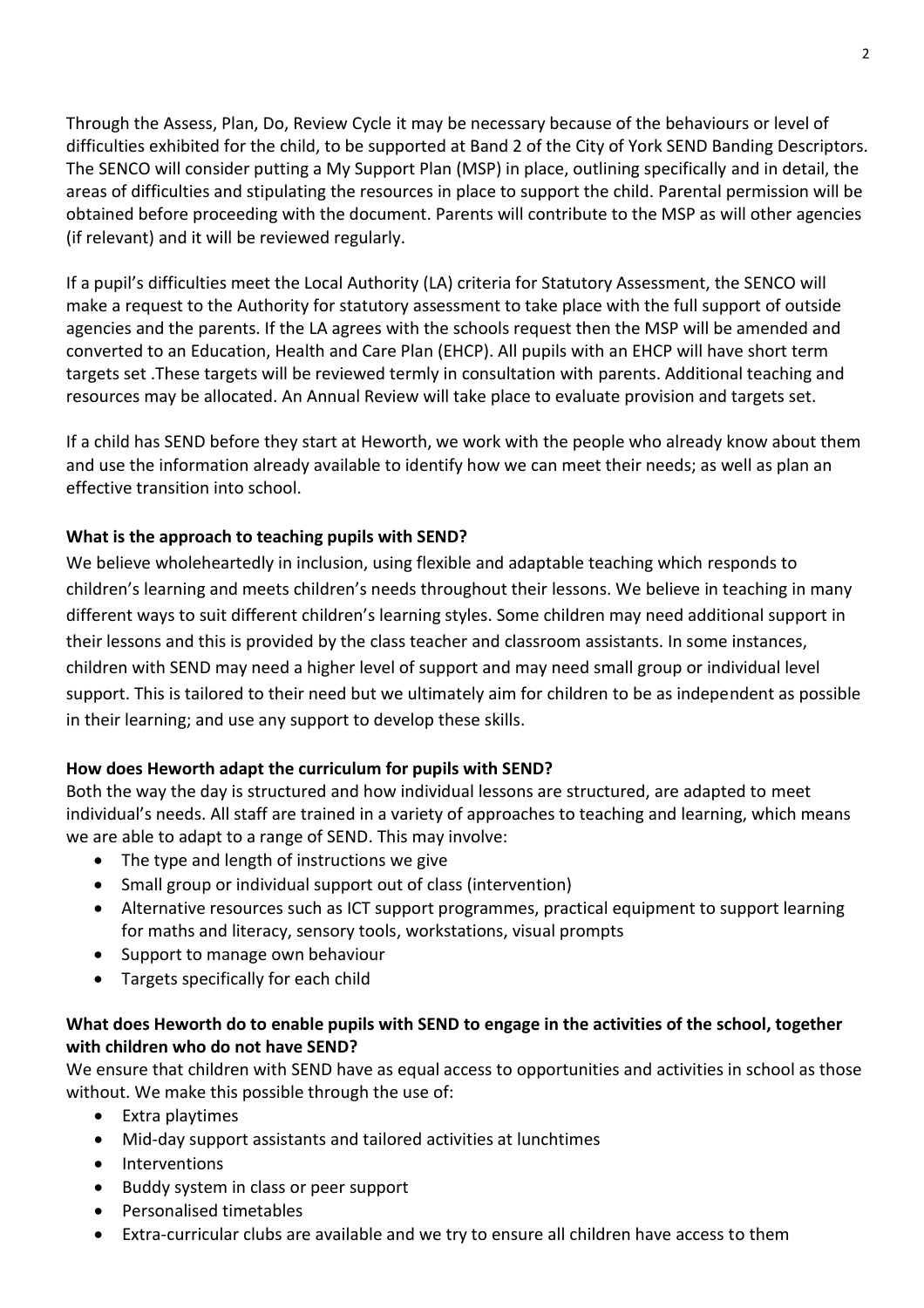Additional adults (where appropriate) for school trips, visits and residential stays

## **What emotional, mental and social support is available for pupils with SEND?**

Additional playtimes or time out of class to help children cope with day to day school life can be planned in if appropriate. Interventions with our school's Emotional Literacy Support Assistant (ELSA) are available, as well as additional support and guidance from the school's dedicated Wellbeing Worker. Our lead Midday Support Assistant is ELSA trained and arranges tailored activities at lunchtimes.

## **How will children who are Looked After be supported?**

Some children with SEN are also Looked After Children (LAC) by the Local Authority. In this instance, we will meet their needs by ensuring that the relevant support is in place. We understand that transition and change needs to be carefully planned for. We can also access specialist advice from the Headteacher of the Virtual School for Looked After Children.

## **How will my child's medical needs be supported?**

We have dedicated members of staff who are first aid trained. Training for all staff is regularly reviewed and updated to reflect the needs of our pupils. Where specialist medical care is required this will form part of a care support plan with relevant health workers consulted.

## **Does Heworth access any support from specialists?**

- Specialist Nurse to advise on any medical needs and provision, and to help when a care plan is needed. For example, Diabetes, Epilepsy
- Educational Psychologist to provide specialist support or advice on assessments
- Specialist Teachers and Teaching Assistants for children with hearing impairment, visually impairment, physical or medical difficulties, autistic spectrum conditions
- Speech and Language Therapists
- School Wellbeing Service
- Occupational Therapist
- Physiotherapist

# **What provisions does Heworth have to assist our pupils with SEND?**

We follow recommendations from specialist teachers who make suggestions for equipment or facilities to help individual children. We use special educational needs (SEN) funding for this equipment, occasionally supplemented by the local authority.

### **How do you evaluate the effectiveness of your provision for children with additional or special educational needs?**

We assess the progress of each pupil three times a year, in reading, writing and maths. The impact of interventions is judged through the comparison of assessments undertaken before and after the intervention. Observations of children in interventions and in general class situations are undertaken by various members of the leadership team and by outside agencies where appropriate. The SENCO may assess children individually and/or in small groups.

### **What are the arrangements for ensuring the necessary involvement of parents?**

Parents/carers know their children better than anyone else and the relationship between them and school is crucial in making sure your child reaches their potential. At Heworth Primary we operate an open door policy but appointments can be made with class teachers if you need to discuss anything at